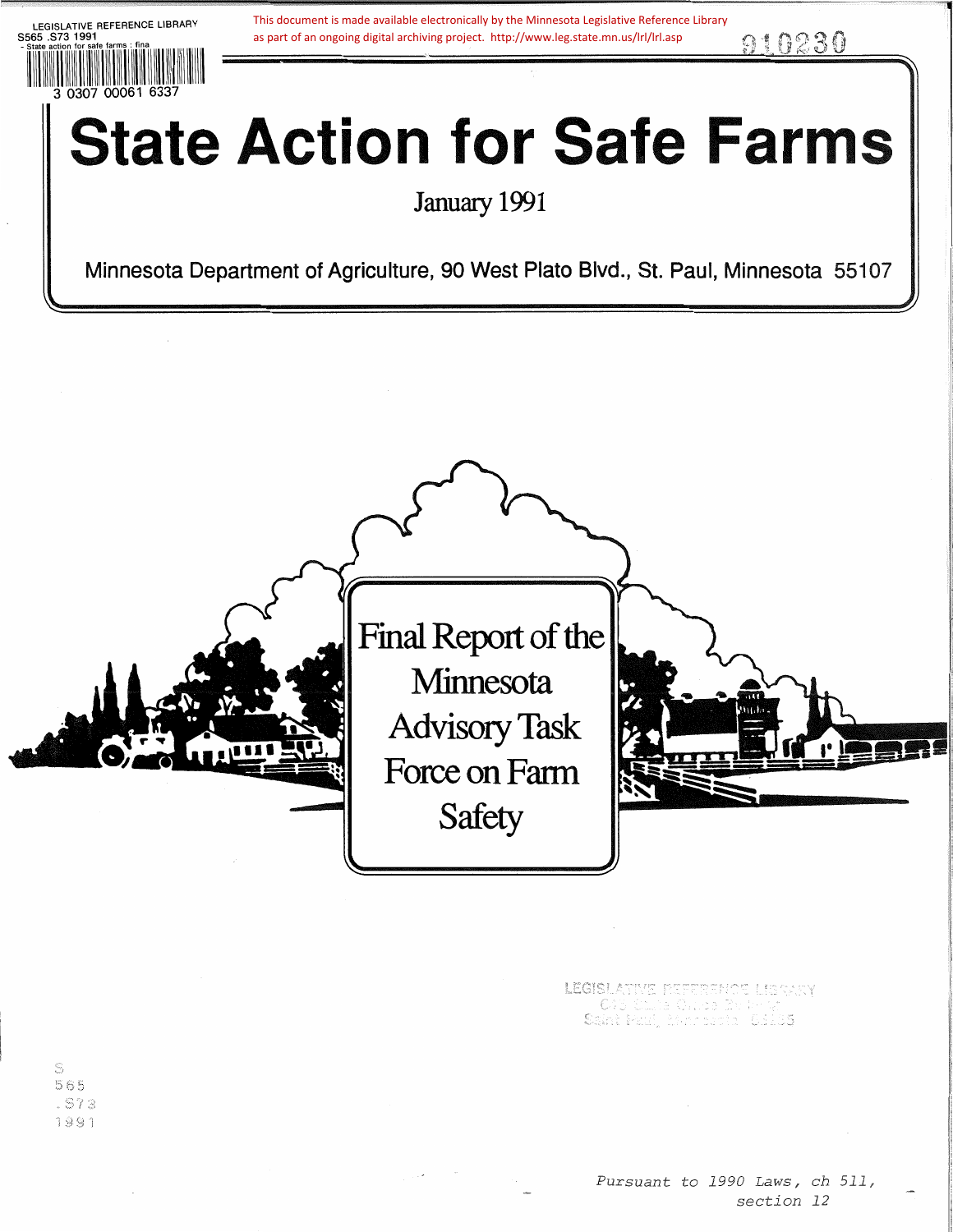# State Action for Safe Farm

Final Report of the Minnesota Advisory Task Force on Farm Safety January 1, 1991

Minnesota Department of Agriculture, 90 West Plato Blvd., St. Paul, Minnesota 55107 \~ ~I

The Advisory Task Force on Farm Safety was established by law out of the growing realization that agriculture, an important industry in Minnesota, has become more and more dangerous for those making their living in it. It is also an industry that has not had its safety and health needs adequately addressed. According to the authorizing legislation, enacted in 1989, "the principal purpose of the task force is to determine ways in which the very high risks of accident and injury to farm operators and their families and employees can be minimized." The task force was directed to report to the house and senate committees on agriculture with findings "and recommendations for legislation on farm accident prevention and other public policy changes that would be likely to improve health and safety on Minnesota farms." Pursuant to that directive, the task force issued a preliminary report last year. This document is presented as the final report of the advisory task force.

# Too Many Killed or Maimed

In the task force's preliminary report, it was noted that agriculture is America's most hazardous occupation, vying with mining for the highest death rate. In addition, approximately 300 children are killed each year in farm-related activities throughout the nation. Over half are traumatic, machine-related fatalities, according to the National Coalition for Agricultural Safety and Health (N-CASH).

what might be considered age-inappropriate tasks. Farmers work under dangerous conditions, often many miles away from the nearest hospital or rescue squad.

Farm safety has been neglected in program and financial support among government, academia and farm organizations. Federal occupational safety and health regulations do not apply to farms with 10 or fewer employees. In some ways Minnesota is ahead of neighboring states, in both private and public sectors. A number of private

In Minnesota, there were an average of 48 farm workrelated deaths per year during the 1980s. Most involved machinery, with tractors being most frequently involved, according to the Minnesota Extension Service. Tractor roll-overs are the single greatest cause of traumatic farm fatalities.

The task force found that economic pressures are a contributing factor which often result in improper maintenance of equipment, taking shortcuts, farming at night after working another job, or putting children to work at initiatives have been made simply as a result of the task force's activities.

# Acute and Chronic Disease: Often **Overlooked**

Beyond what was presented in the preliminary report, the task force has also looked into a less obvious but also serious problem: that of occupationally-induced acute and chronic disease. Farmers and farm workers suffer from increased rates of respiratory disease, certain cancers,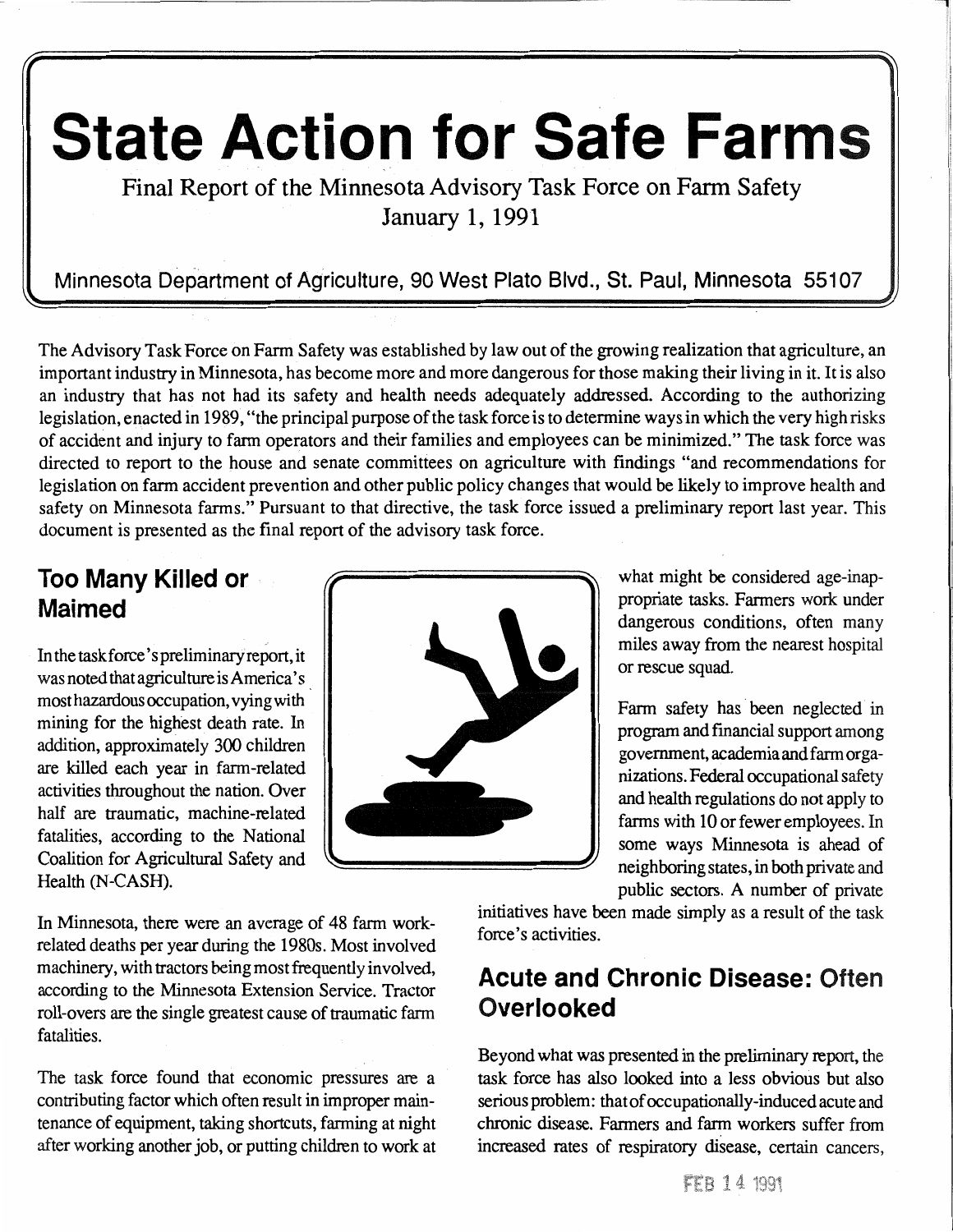acute and chronic chemical toxicity, and dermatitis. The Division of Environmental and Occupational Health at the University of Minnesota's School of Public Health and N-CASH provided the task force with the following information.

"Agriculturally-related respiratory disease affects over 40% of certain high risk groups, such as persons working in swine confinement units," says N-CASH. "Dairy farmers are more likely than other farm subgroups to contract farmers' lung and organic dust toxic syndrome, which are induced by high concentrations of fungi and bacterial toxins found in agricultural dusts."

Fanners have consistently higher rates of leukemia, Hodgkin's disease, non-Hodgkin's lymphoma, and multiple myeloma, as well as cancers of the stomach, prostrate, and brain. The causes have not been identified conclusively, but under suspicion are nitrates, pesticides, viruses, antigenic stimulants, and various fuels, oils, and solvents. There is insufficient evidence to prove or disprove a connection between the diseases and their suspected causes.

"To undertake the epidemiologic studies necessary to show clearly the association of a particular type of cancer with exposure to a specific pesticide would require many years of work at a cost of several million dollars per year. The necessary resources and level of effort would be prohibitive," says the Division of Environmental and Occupational Health. "New methods are needed that provide answers in a shorter time period and tell us how pesticides and other potentially toxic agents damage human tissues." One of the task force's principal recommendations addresses this assessment

# People Near You Die in Farm Mishaps

While the statistics say that agriculture is one of America's most dangerous industries, the task force members found that statistics don't tell the whole story. Each farm fatality is very personal event. What follows are profiles of a few victims of fatal farm accidents in Minnesota in 1990 and how they died. The information was compiled by the Minnesota Extension Service.

January 3: Rodney Bomholdt, 54, Wasioga, Dodge County, was using a tractor to lift round hay bales when he raised one of the bales too high and it rolled down the arms of the front end loader, pinning him against the seat of the tractor and killing him.

January 6: John Anderson, 60, Belgrade, Stearns County, was attempting to cross an uncontrolled railroad crossing, on a private road, while on his tractor. A Soo Line train broadsided the tractor, resulting in the death of Mr. Anderson 3 hours later.

January 22: Michael Delzer,35, Dodge Center, Dodge County, was attempting to drive a tractor on to a flatbed truck when it slipped off the ramp and pinned him against the ground, killing him instantly.

February 27: Chad A. Bach, 18, St. Leo, Yellow Medicine County, was working alone on a neighbors farm, when he was attempting to repair an auger located inside a silo. As he entered the silo, he apparently was overcome by gases and was asphyxiated.

April 22: Stephanie Ann Biel, 2, Browns Valley, Big Stone County, was riding on a tractor with her grandfather when she opened the cab door, fell out, and was run over by the rear wheels. Her father was working in the same field when the accident occurred, moving rocks.

May 4: Stacy Schutz, 4, Chisago County, was riding in a feeder box that was being pulled by a tractor. She apparently fell from the box as it was crossing a field and was subsequently run over by the wheels of the box, killing her instantly.

May 24: Craig Peine, 9, Dakota County, was helping out with chores on the family farm when he fell into the auger of a silage lagoon. He became trapped and was dead on the scene from massive traumatic injuries.

June 8: Leveme Hanson, 79, and Alice Hanson, 69, Rock Dell, Olmsted County, were trying to get a large tractor started in their fannyard. The tractor had a faulty starter, so the couple had the wheels of the tractor turned to gain access to the starter in an attempt to jump start the engine. The engine did start, but the tractor was in gear, and ran over the couple, killing them both instantly.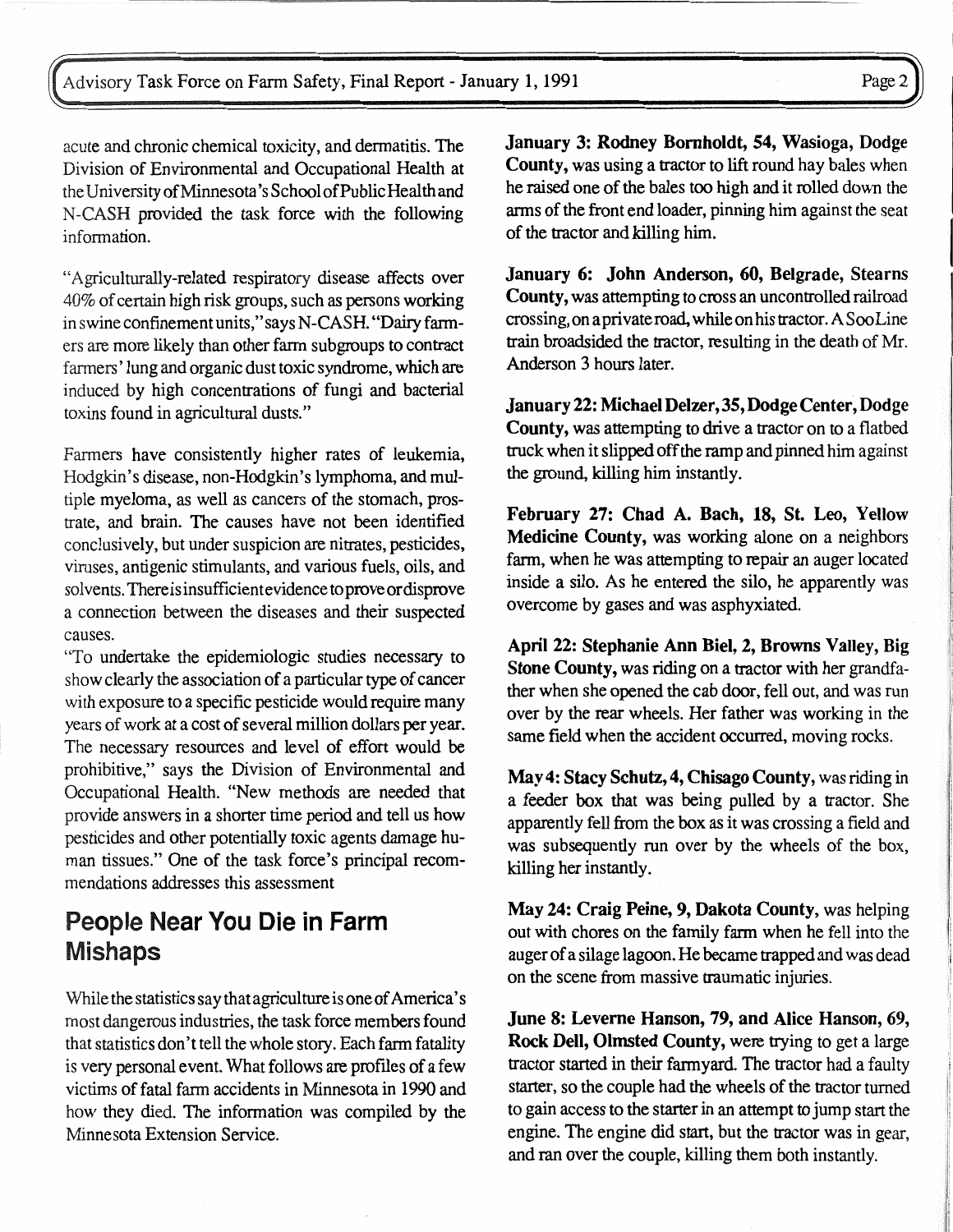July24: Jeffery Beranek,4,Brown County, was sitting in the passenger seat of the pickup truck being driven on the family farm. The passenger door of the pickup somehow opened, causing the child to fall from the pickup and die after hitting the ground.

September 1: MichaelJ.Loomis,24,Houston County, was riding in a wagon being pulled across a field by a tractor. Mr. Loomis decided to tty and get into the tractor by walking down the tongue of the wagon and was killed when the wheels of the wagon ran over him.

October 17: David Miller, 44, Winthrop, Sibley County, died of injuries he received when his foot slipped into and became caught in a grain auger he was working near.

October 28: John Sikkink, 47, Forest Lake, Washington County, was attempting to move a tree that was hitched to his tractor when it tipped over, pinning him underneath. The tractor subsequently caught fire, resulting in the death of Mr. Sikkink from a combination of crushing injuries and burns.

October 31: Eric Myhre, 27, Caledonia, Fillmore County, was killed instantly when a power takeoff shaft disengaged from a grain auger and struck him.

November 2: Garry Kramer, 43, Valley Springs, Rock County, and his son, Peter, 5,were traveling north alongRockCountyTownshipRoad 110at9:30a.m.inan International 1086 tractor, pulling two gravity boxes filled with corn. They were attempting to cross railroad tracks when a Burlington Northern train collided with the tractor, throwing Garry and his son upon impact. Garry died later from the injuries he received; Peter was found three miles south of the crash site near Interstate 90, wandering in a state of shock. He is expected to recover from his physical injuries.

November 10: Wil Meierhofer, 59, Little Falls, Morrison County, was driving his tractor northbound on Morrison County 76 at 5:30 p.m. when he was struck from behind by a Morrison County patrol car. Meierhofer was thrown from the tractor to the pavement and died at the scene.

November 16: Ernest Lessard, 51, Oklee, Red Lake County, was attempting to remove grain from the side draw of a bin after it stopped flowing out. He went inside the bin and began using a pole to bring the grain to the opening. In the process, the buildup of grain collapsed. The Red Lake County Sheriff's Department was contacted via 911 and attempted to rescue Ernest by cutting a hole in the

> back of the bin. However, it was too late. Ernest died of suffocation at the scene.

# Task Force Members

The following persons have served on the task force:

Linda Mork (Renville farmer and Minnesota Farmers Union member), Barb Ruhland (Watkins farmer and Minnesota Farm Bureau Federation member),

Theresa Pesch (Meeker-McLeod-Sibley Community Health Services

director),

Joe Lund (president, Farmhand, Inc.)

Jim Faber (vice president for loss control, Reinsurance Association of Minnesota)

David Nicolai (Cenex/Land O' Lakes agronomy specialist), George Foster (Minnesota Extension Service agricultural engineering head),

Carol Bufton (Minnesota Safety Council president), Myron Erickson (citizen member from Granite Falls), Senator Joe Bertram (from Paynesville), and Representative Steve Dille (from Dassel).

Assistant Commissioner of Agriculture Herb Halvorson was appointed chair. Staff work was done by Tony Anderson, fonnerly a public affairs specialist with the Minnesota Department of Agriculture and now a consultant to the task force. Significant consultation was also provided by Tom Brennan, farm safety specialist with the University of Minnesota, and by Paul Gunderson, director of the Center for Health Statistics at the Minnesota Department of Health.

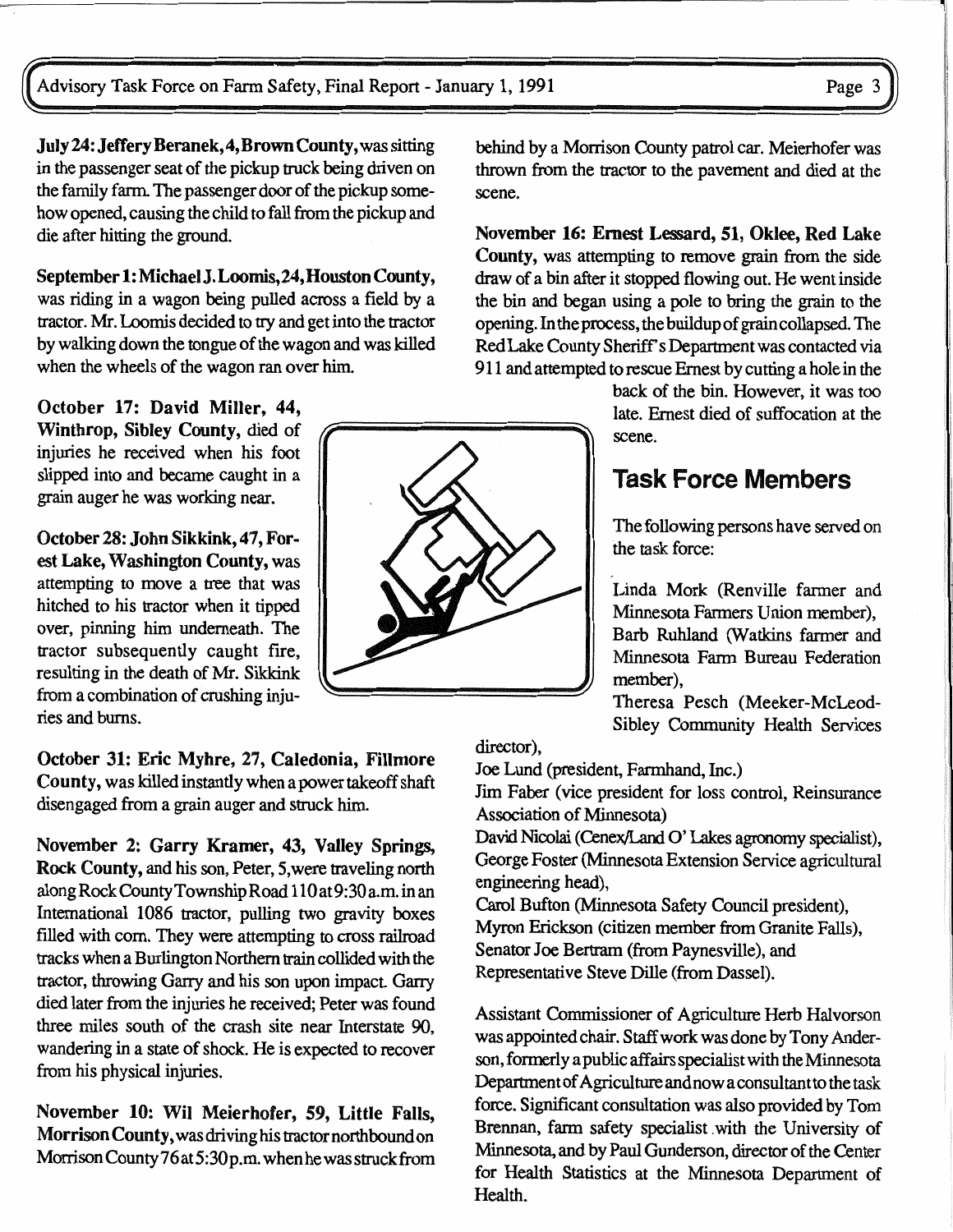Advisory Task Force on Farm Safety, Final Report - January 1, 1991 Page 4

## Activities and Resources

After issuing its preliminary report in February 1990, the task force continued its study and development of recommendations. The resource persons consulted included the following:

- Cletus Schertz, Larry Jacobson, Kevin Janni, Forrest Bear (all professors of Agricultural Engineering at the University of Minnesota),
- Ian Greaves, Bill Toscano, Jack Mandel (all from the Division of Environmental and Occupational Health at the University of Minnesota's School of Public Health),
- Dean Herzfeld, Shari Gahring, Wanda Olson (all from the Minnesota Extension Service),
- Major Ron Bolin, trooper Bob Cartwright (both with the State Highway Patrol),
- Robin Kinney (with Linder Farm Network),
- Tom Rothman (with Minnesota Agriculture Network),
- Jane Gay (with the Iowa Agricultural Health and Safety Service Project at the University of Iowa),
- Dick Byrne, Jack True (both with the 4-H tractor safety training program),
- Mel Ptacek (with the Farm Equipment Association of Minnesota and South Dakota),
- Bill Field (with Purdue University's farm safety program),
- Jim Ertl, Paul Day (both with the FFA program at the Minnesota Department of Education),
- Richard Beamer (with the U.S. Department of Labor Wage and Hour Division), and
- Bill Bulger (director of agronomy services with the Minnesota Department of Agriculture).

The task force members dedicated themselves to a careful, thorough study. Many suggestions came before the task force. Each was reviewed carefully. Only those suggestions with broad support have been recommended. If a suggestion was considered unenforceable, not cost effective, or for some other reason not appropriate at this time, it was not recommended. The recommendations the task force is making to the committees on agriculture in this report have been through a rigorous screening and development process and have the full support of the task force members, individually and as a group.

# Recommendations

The following recommendations to the State of Minnesota are given in order of priority set by the task force.

1) Continue to support the farm safety specialist position at the University of Minnesota. This is the highest priority for the task force. In its first few years of existence, the staff in this position has been instrumental in providing safety training and information for county extension agents. At this time, a tenure track faculty member has been hired to fill this position. Continuing it would be the most effective use of the state's resources. The task force also hopes that the initiatives of this new program will be supported as they arise.

2) Revitalize and greatly expand the availability of the 4-H/FFA tractor and machinery operation, maintenance and safety training program. The need for greater availability of safety training is considered by the task force to be undisputable. From its popular beginning in the early 1970s, the program has been offered in fewer and fewer communities in the state. The task force is concerned that the 4-H organization might significantly reduce the tractor safety program or even eliminate it entirely. In contrast the task force recommends that it be expanded.

3) Prohibit persons under 12 years of age from driving tractors or self-propelled farm machinery on public roads. Allow persons 12 to 15 years of age to drive such implements on public roads only if they have received certification from the 4-H safe machine operation training program for the implement they are operating. Much input was taken on this "regulatory" recommendation. Persons ages 12 to 15 would be allowed to drive farm implements on public roads only if they have received safety training certification. In no instance would a person under 12 years of age be allowed to operate a tractor or other self-propelled farm implement on a public road.

4) Provide funding for a pilot project to develop a comprehensive farm safety audit to be conducted by the Minnesota Extension Service in cooperation with selected farm insurance companies. Insurance inspec-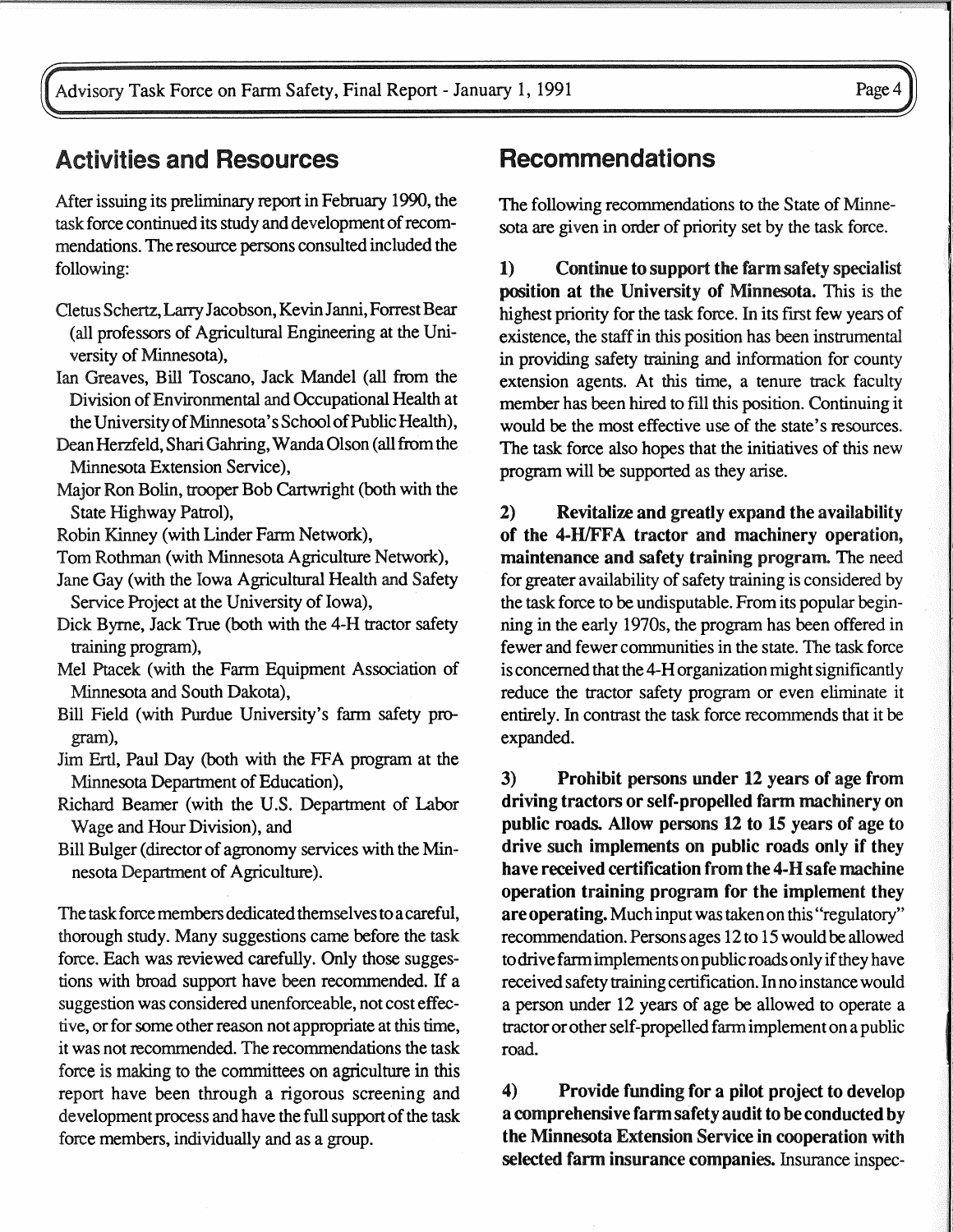tors would identify safety and environmental health hazards on the farm and recommend steps to eliminate or mitigate those hazards. The effectiveness of offering an insurance premium reduction as an incentive for making improvements would be tested. This recommendation was the centerpiece of the task force's preliminary report last year. The task force has also raised a total of \$4,000 in cash and pledges from private sources to contribute to this project.

#### 5) Establish an interagency, interdisciplinary research center for agricultural health

at the University of Minnesota to undertake basic and applied research on the health effects of environmental and traumatic health risks. This is another high priority of the task force. There are many areas in need of research to prevent injury and death, to reduce long term exposure to potentially hazardous agents, and to deal with health problems once they have developed. A center of this type would be the most effective way to coordinate research activities.

6) At the time of resale, require used farm tractors to have a master shield that meets or exceeds originalequipmentspecificationsforsafetyandrequire lighting and slow moving vehicle signs to be in compliance with state requirements, exempting occasional sales such as farmer-to-farmer and farm auctions. Included in this requirement would be all sales covered by the sales tax law.

7) Direct the Department of Public Safety to study reflector and lighting requirements for farm vehicles and the drivers license exemption for persons operating farm implements on public roads, recommend clarifying language and improvements, and initiate public education regarding lighting and reflector requirements. The task force saw enough confusion as to what the law requires regarding lighting and reflectors on farm implements that it decided this directive is necessary. Regarding the drivers license exemption, the task force is concerned that the exemption is being

abused by some who have had their drivers licenses taken away. The task force urges consideration of how to avoid abuses of the exemption which threaten public safety while also preserving the ability of such persons to carry out their necessary farm-related duties on public roads.

8) Create a farm safety commission to advise the proposed Center for Agricultural Health and Safety, raise funds and develop resources for farm safety promotion, and develop "best management practices'' for safe use of farm equipment, including suggested use

of features such as guards, shields, decals, hydraulic hoses, engine starter interlocks, and roll over protective structures. Promotional projects could include, but not be limited to, farm safety advertisement campaigns, educational programs, tractor safety training, and safety audit programs. The commission should be broadly constituted in a pattern similar to the Advisory Task Force on Farm Safety.

9) Direct the state pesticide applicator education and training review board to formally evaluate the effec-

tiveness of the Minnesota Extension Service pesticide applicator training programs in improving safe handling of pesticides. Training program effectiveness and improvement is the task force's objective here. The board is staffed and funded by the Minnesota Department of Agriculture through its Agronomy Services Division. A directive will be sufficient for the board to adopt this project.

10) In 1993, evaluate the need for a state-funded surveillance system to track the frequency, severity and causes of injuries and environmental health ind· dents on farms. The Minnesota Agricultural Statistics Service, Minnesota Department of Health, and the University of Minnesota are currently developing a model for a statewide surveillance system with funding from the federal Centers for Disease Control. At this time, federal funding is sufficient for surveillance needs. A statewide survey, coordinated by the proposed research center, conducted every four years is recommended. Compared to

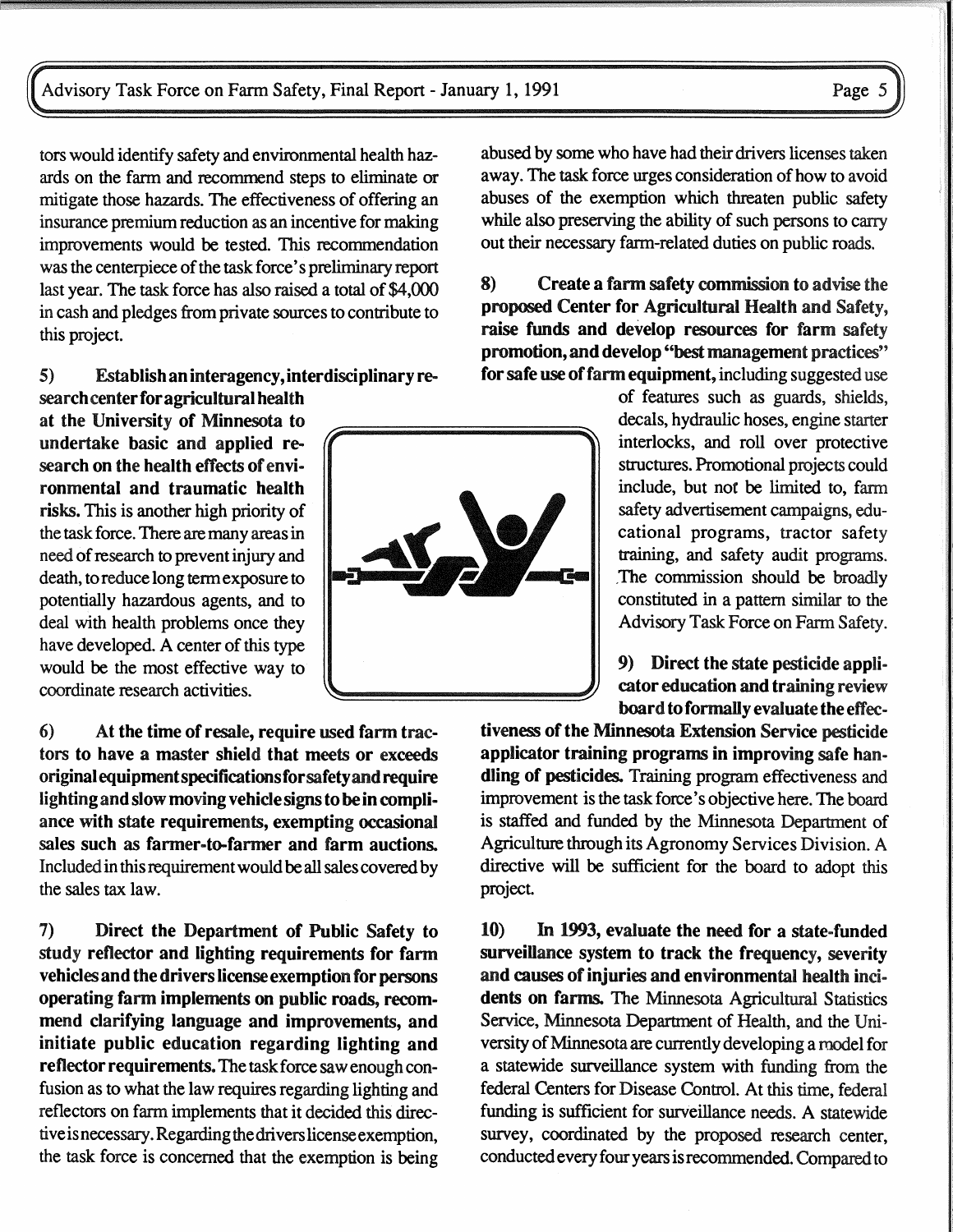mandatory reporting by hospitals and physicians this is the most effective means of monitoring the nature, causes, and severity of injuries on fanns (an area for which little information is available at this time) and merits support. If federal funds are not available, state funding is recommended.

# Advisories

Two areas without recommendations warrant advisories.

1) The Minnesota Extension Service is urged to increase education initiatives regarding livestock buildings including a) demonstration of improved ventilation and waste management systems and b) holding workshops to raise awareness of health issues related to livestock confinement buildings. Education in production should be balanced with safety training.

2) The State of Minnesota, University of Minnesota, and other public institutions with settings such as experiment stations, parks, and roadsides where agricultural equipment is used are advised to maintain their equipment to atleastmeet original equipment standards orreasonable facsimile for safety features.

# Appendix

#### The extension farm safety specialist position at the University of Minnesota

This position was created by Minnesota law in 1987 and funded by a special appropriation. It was provisionally filled beginning in January 1989. During the first two years of the staffed position, groundwork was done in assessing agricultural safety programs in Minnesota, establishing working relationships with major farm insurance organizations, and initiating safety training programs for experiment stations, county extension services, vocational agriculture classes, and the Minnesota Agriculture Student Training Program.

Research proposals were initiated or contributed to by the specialist, Tom Brennan. Mr. Brennan participated in the Governors Council on Fire Prevention and Control and the Minnesota Fire Safety Project and also provided consultation to the Advisory Task Force on Farm Safety.

Brennan worked closely with farm journalists in developing several high profile articles in both print and broadcast media

The extension farm safety specialist position has now been filled by John Shutske. Mr. Shutske has a Ph.D. from Purdue University, which has among the most extensive farm safety programs in the country. Shutske is a tenuretrack faculty member. His objective is to create and develop a farm safety education and research program in Minnesota with a track record of success in improving farm safety such that it will rival Purdue's program. He brings enthusiasm and ambition to the position along with the drive to aggressively and proactively establish safety as a priority in Minnesota agriculture.

Besides working through the Agricultural Engineering Department, Shutske will serve as an adjunct faculty member at the School of Public Health's Division of Environmental and Occupational Health. The primary goal of this relationship is to assure that the research results generated there will be communicated to farmers and the agricultural industry in order to take advantage of that knowledge. He will also participate in the proposed Center for Agricultural Health and Safety.

Research will be a significant part of Shutske's activities. Likely areas of investigation include safer farmstead design, injury/fatality data collection and analysis, improved fire detection and suppression methods, evaluation of various teaching methods and strategies for safety behavior, and interaction of "human factors" (such as fatigue, age, and emotion) and safe equipment use.

#### Revitalizing the tractor and machinery operation, maintenance and safety training program

The need for safety training certification for those under 16 years of age is considered by the task force to be an undisputable need. The program offered through 4-H and FFA has fallen into disuse in recent years. The program is only available in a handful of locations in the state. It is likely that many under the age of 16 who are employed by fanners other than their parents are in violation of state and federal laws because they are operating tractors or other hazardous equipment without safety training certification. The task force is concerned that 4-H might signifi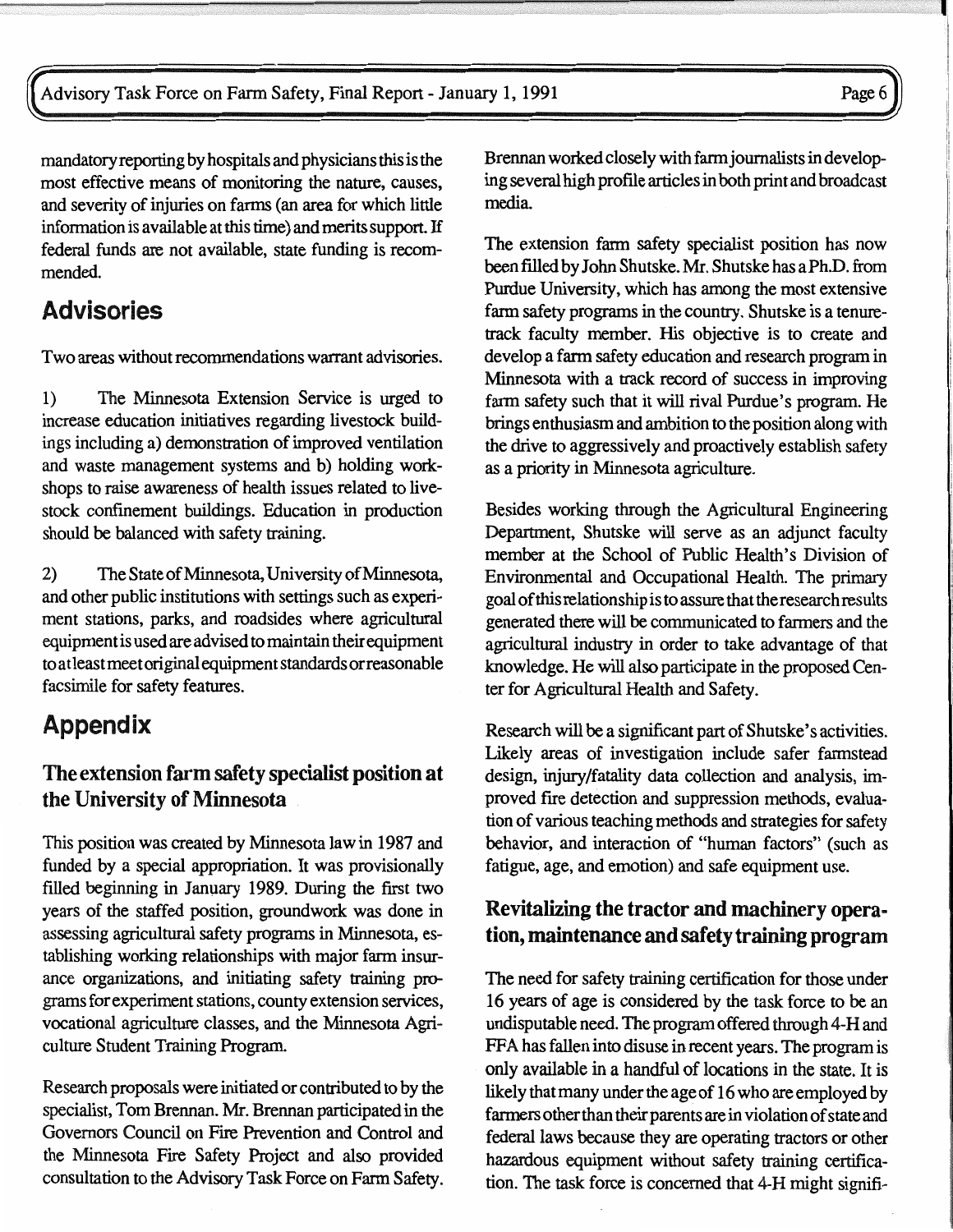cantly reduce the program or even eliminate it altogether. This would remove nearly all opportunity for 14 and 15 year olds to do farm work for hire, since most work for hire involves driving a tractor or other farm implement. In contrast, the task force recommends that the program be reactivated and revitalized around the state.

Lack of awareness of the program, low priority given to safety, the cost of the program, and the lack of availability of training providers were all cited to the task force as obstacles to reactivating the program. Suggestions for

overcoming these obstacles given to the task force included taking a marketing approach to make the course more appealing (for example, calling the course a "machinery training school" instead of "safety training"), charging a fee to participants to help cover the cost, creating a training requirement with a delayed effective date that would allow time for programs to take notice and get geared up, and establishing a standardized curriculum that could be picked up and offered by other educational providers such as technical colleges or private, for-profit schools.

## Prohibiting persons under age 12 and allowing only 12to15 year olds with 4-H certification to drive tractors and other farm implements on public roads

Currently there is no minimum age fordriving a tractor on or off a public road. The minimum age for driving "for hire," on or off the road, is 14 years of age with 4-H safety training certification. Under this recommendation in no instance would a person under 12 years of age be allowed to operate a tractor or other self-propelled farm implement on a public road. Each expert queried said that the minimum age for anyone driving a tractor on a public road should be at least 14 or 15 with safety training certification. The task force was of the opinion that an age limit of 14 or 15 might be desirable from a safety standpoint, but that it would not be politically possible to enact and that a minimum age of 12 is a significant improvement over no minimum age at all. This requirement would also provide an incentive for revitalizing the 4-H tractor safety training program.

#### A pilot project to develop a comprehensive farm safety audit

The task force is interested in promoting farm safety through the adoption of a voluntary farm safety audit program by the insurance industry. Minnesota's 118 township mutual insurance companies in Minnesota insure

> percent of the state's farms, making them excellent agents for promoting farm safety. These companies currently employ inspectors who evaluate fanns for a minimum standard of insurability. They could go beyond this level to provide a comprehensive farm safety audit.

> Such a program would incorporate education and an incentive to change attitudes and behavior. The incentive would be a discount on the insurance premium in exchange for meeting certain safety standards. In order for the

industry to adopt this program, quantitative and qualitative measurements are needed to demonstrate its level of effectiveness.

The Minnesota Extension Service's Department of Agricultural Engineering will design the research project and audit instrument in conjunction with the insurance industry. Township mutual insurance companies would be invited to participate in a two-year pilot project to research the effectiveness of a farm safety audit program. Participating companies and their insured farmers would be divided into three groups: an experimental group in which insured farmers would be offered a free comprehensive safety audit by the insurance auditor, a second experimental group in which insured farmers would be offered the audit with the incentive of a discount on their insurance premium if they meet certain safety standards, and a control group which would be monitored without audits or incentives.

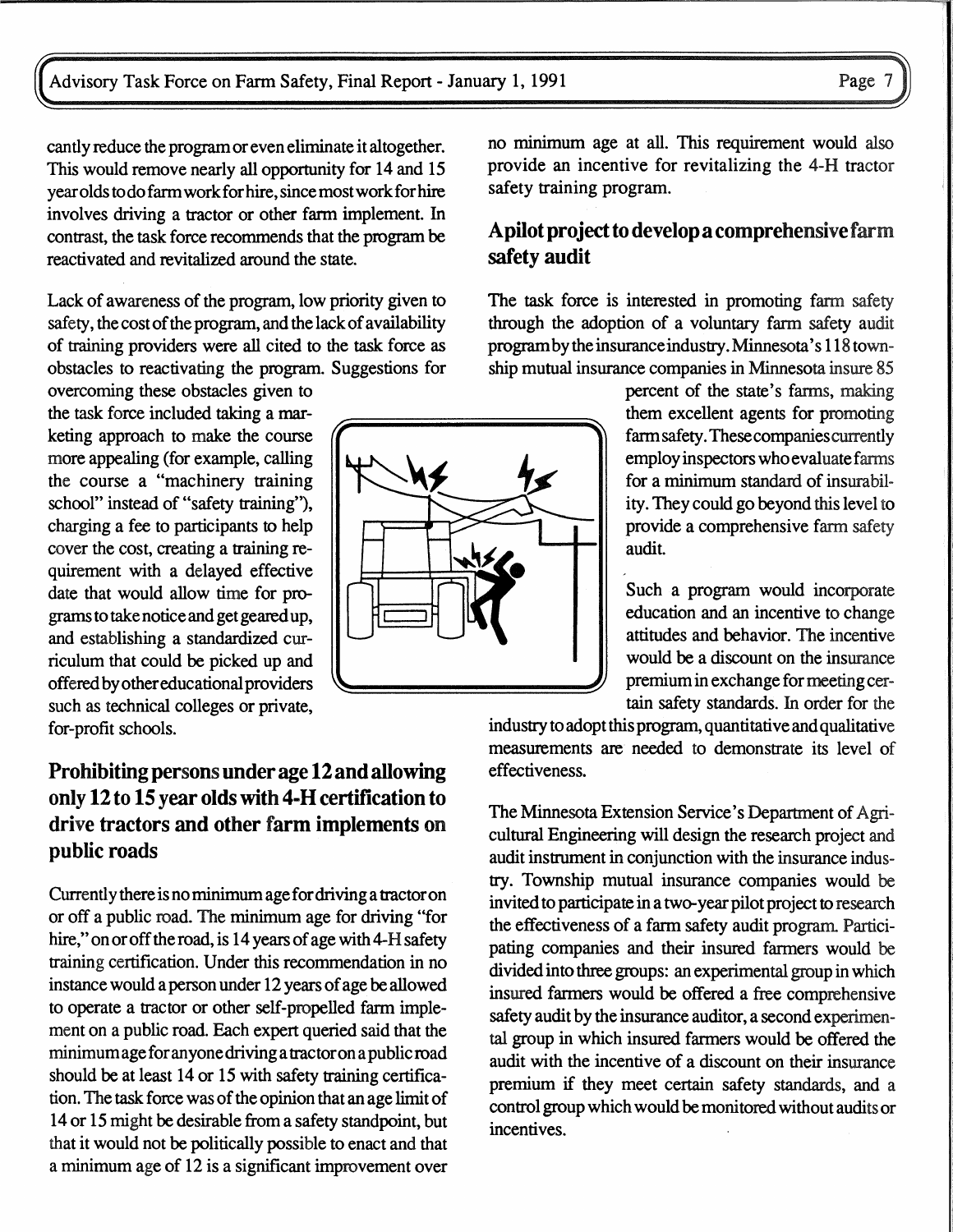The auditors would be able to inform the farmers about where and how they can improve their safety rating, including what safety equipment to purchase. The farmers in the two experimental groups who accepted the audit would be offered a second, follow-up audit at a later date. In addition to the information collected for the insurance rating, other information useful for farm safety promotion and research could also be collected.

The farms visited in the first year would constitute the experimental and control groups. Measurements would be taken on the rate of acceptance of the offer to perform an audit, with and without the incentive. Their insurance claims before and after the audit would be analyzed. The initial safety ratings established by the audits would be compiled to form a picture of the safety conditions on farms in Minnesota. The level of improvement in the follow-up audits would also be measured.

#### An interagency, interdisciplinary research center for agricultural health and safety

In this time of severe financial constraints and restructuring of our institutions of higher learning, there is discouragement at the failures of the past. But there is also hope for the future and opportunity in the present. An exciting new concept in integrative, collaborative research into agricultural health and safety is proposed. There are many areas of agricultural health and safety with limited research results. Discipline-centered research, while effective at coming up with very precise answers, does not always ask the right questions. And while there might not be waste or duplication of efforts, the knowledge gained by one is often not available to another. The proposed Center for Agricultural Health and Safety would build a cooperative team to share the understanding that varying perspectives can contribute and attempt to ask the right questions to advance this important concern.

The Center will be based in the Division of Environmental and Occupational Health in the University of Minnesota School of Public Health and comprise multidisciplinary, interagency personnel drawn from various state organizations, including the following: the University of Minnesota's School of Public Health, Medical Schools (Twin Cities and Duluth), Colleges of Agriculture, Biological Sciences, Human Ecology, and Veterinary Medicine (including the Minnesota Agricultural Experiment Station and the Minnesota Extension Service), College of Veterinary Medicine, and College of Biological Sciences; Minnesota Department of Agriculture; Minnesota Department of Health; and the fanner clientele represented through the major farm organizations.

The primary mission of this Center will be to coordinate basic and applied research in health, safety and injury prevention, emphasizing a multidisciplinary, interagency structure. Health problems that likely will be targeted for research include cancer and early markers of genetic damage, respiratory complaints, blood and immunologic changes, skin problems, reproductive effects, and nervous system disorders. Agricultural chemicals and livestock confinement buildings will be primary areas of investigation in health research. Safety issues to be addressed will likely include strategies for reducing risks to the farm population of traumatic injury and death, including risks of tractor rollovers and runovers, other machinery related incidents, animals, and human factors. Prevention investigations might include farmstead, building and equipment design improvements, and creation of voluntary standards for livestock building air quality.

Secondarily, the mission will be to facilitate fundraising from federal agencies (including the U.S. Public Health Service, U.S. Department of Agriculture and the U.S. Environmental Protection Agency), national foundations, and local industries for research. A center would give visibility, credibility, and leverage for getting research funding from federal and other non-state sources and provide a professional setting for allocating state-funded research in this area The integrative structure and collaborative working relationships envisioned here is precisely what non-state funding sources are looking for. Minnesota could attract available federal and foundation funding by establishing a Center and a track record of performance.

The structure of the Center will consist of a Working Committee, comprising representatives from each of the participating organizations. The Committee will be headed by a director and a deputy director. Staff support will be provided by a small administrative core located in the Division of Environmental and Occupational Health on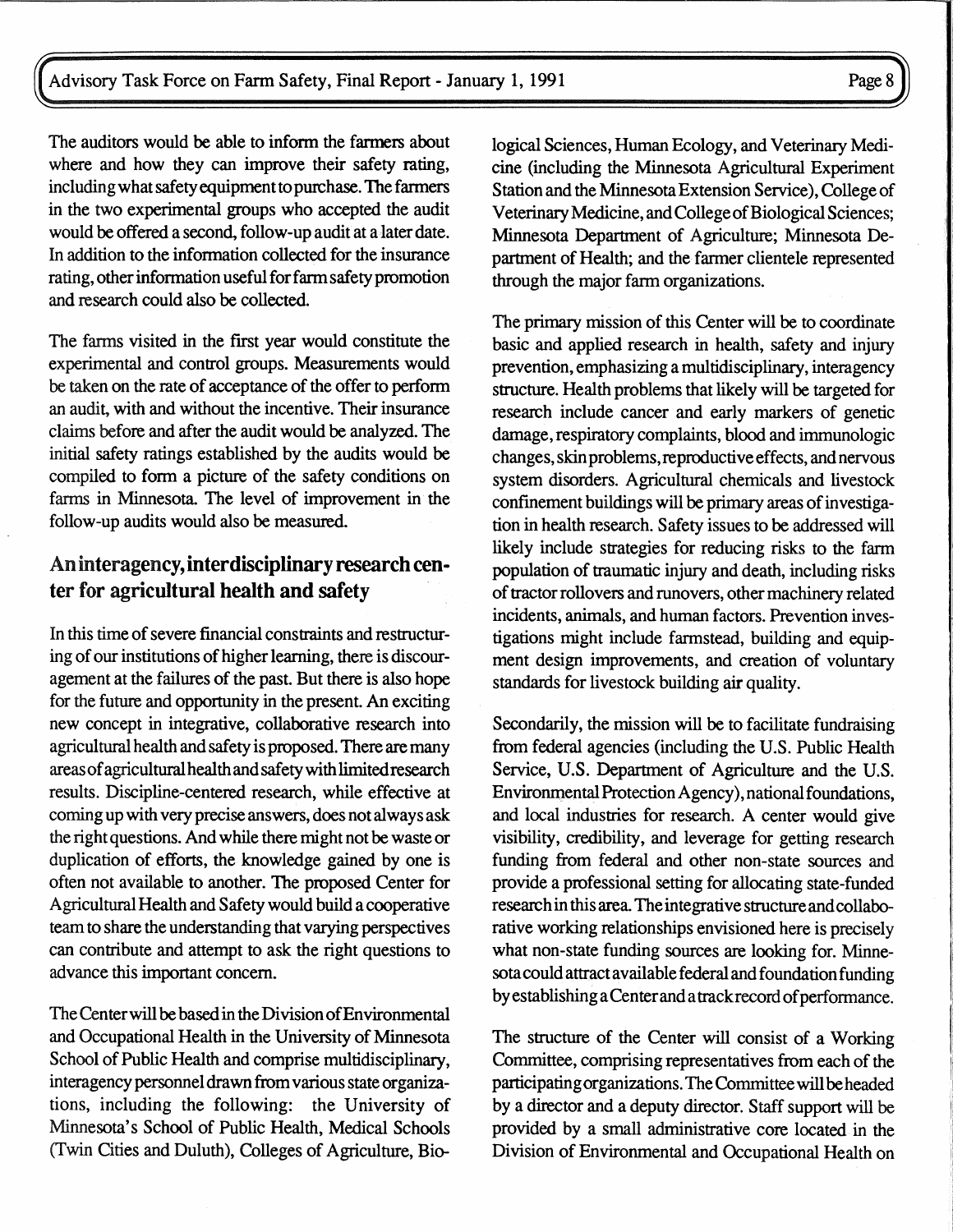the Minneapolis campus of the University of Minnesota. The proposed farm safety commission would serve as an advisory council to the Center. The task force believes that the input of fanners and others outside the university is very important and sees the incorporation of this viewpoint in the governing of the center as a breakthrough in the integrative research efforts of land grant universities.

The center's participants will determine the specific research projects to be pursued. A process which includes peer-review and a request-for-proposal method is impor-

tant to the credibility of the research results. A center could effectively provide for these needs. The legislature may direct funding toward topical areas or objectives of public interest At the end of the first year, the Working Committee will present a report detailing the research areas identified as the highest priorities for future investigations, and for preserving the health and safety of agricultural workers in the state of Minnesota.

#### The importance of surveillance in mitigating traumatic injury and death

Several different approaches have been used in the past in order to collect basic information about agricultural injury and other health-related events. These include use of hospital discharge data, emergency room logs, reports from physicians offices, insurance claim information, death certificates, newspaper reports, and telephonebased and mail-out surveys of farmers themselves. Each has its drawbacks, although the objective associated with each of these approaches is to develop information which can be used to design, target and deliver interventions capable of reducing or eliminating agricultural injury and disease.

By 1993 information will be available which will permit the Minnesota Legislature to develop an informed perspective on the most effective approach to surveillance of agricultural injury and other health-related conditions. By 1993 the several Minnesota state agencies (and other agencies such as the voluntary fann organizations and the Minnesota Safety Council) will have afinal proposal ready for legislative deliberation and will also have completed nearly a decade of pilot tests of several approaches. Because these activities are presently federally funded, no additional state resources are requested at this time.

> Because the needforinfonnation about agricultural injury and other healthrelated events is so critical, the current surveillance activities have been designed to provide necessary detail. These activities will last until 1992 and will provide a useful baseline for the design, targeting, and delivery of interventions already under way or in the planning stages.

An example of the kind of information that is needed pertains to tractor rollovers. Tractor rollovers are the leading cause of traumatic death in

farming. It is further known that Roll Over Protective Structures (ROPS) are an effective means of mitigating injuries from accidents. ROPS have been standard equipment on new tractors since 1985 and are available for retrofit on tractors going back to the mid-1960s. However, it is not known which tractors driven by which operators under which conditions are most likely to be involved in tractor fatalities. Without this information it is difficult to determine the risk of death or injury from a tractor rollover and thus justify, either to a fanner or to the state, that it would be advisable to pay the cost of a ROPS retrofit